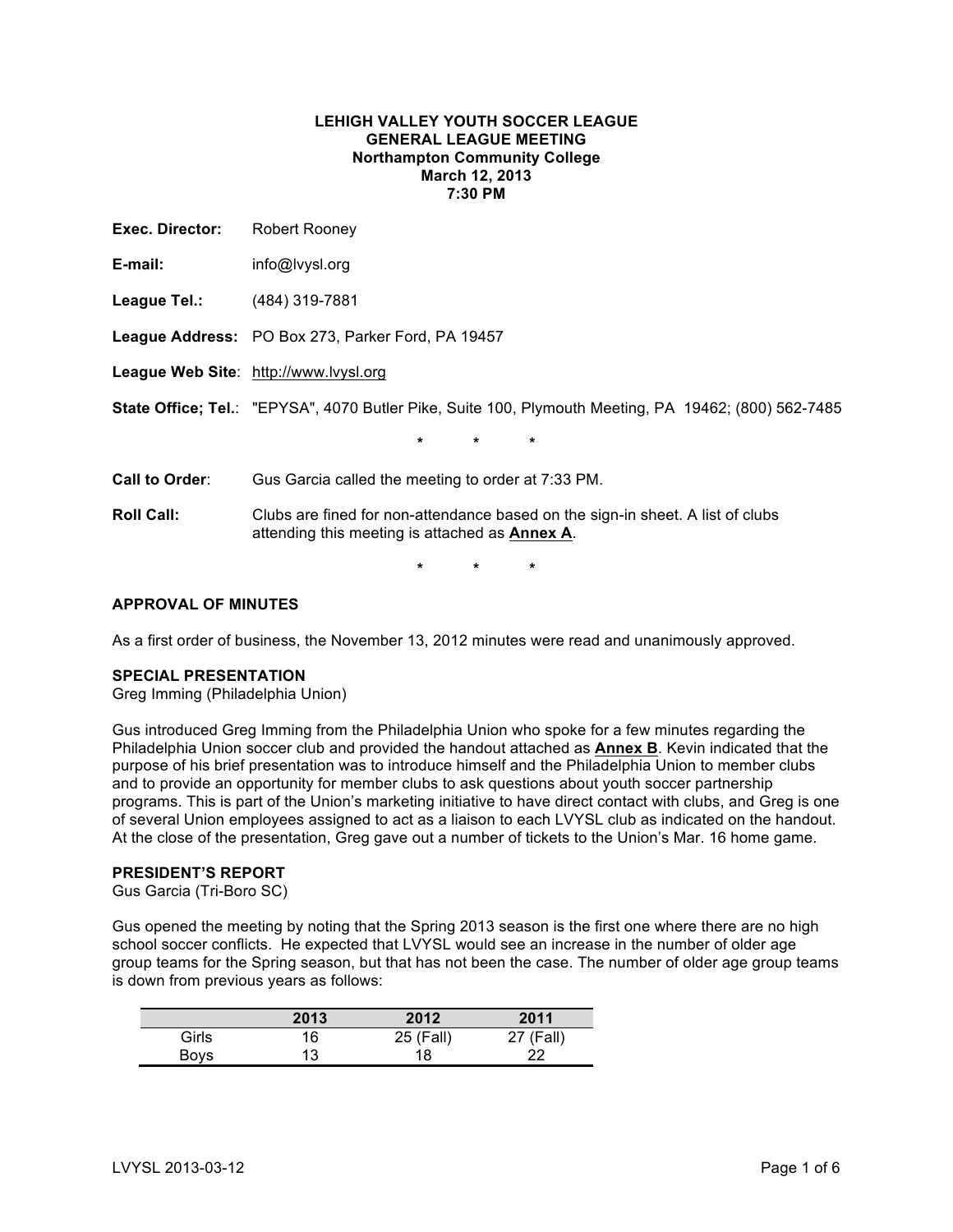Gus asked the members what they were seeing at their clubs with the older age groups, and a discussion ensued.

# **EXECUTIVE DIRECTOR'S REPORT**

Rob Rooney

Rob reported that the 34th Annual Lehigh Valley Youth Soccer League Tournament will be held at the Lehigh County fields on Jun. 8 and 9, 2013. He further stated that the registration process was off to a good start due to a discount of \$50 for teams that register and pay prior to Mar. 15. Currently, there are 18 teams registered versus four at this point in time last year.

Details regarding the tournament are available at http://www.lehighvalleytournament.com. The tournament registration fee is \$450 for teams playing small-sided and \$525 for teams playing large-sided. Teams are guaranteed a minimum of three games, and the deadline for registration is Apr. 30.

Rob reminded clubs that games will start the weekend of Apr. 6 and 7 and teams/coaches are reminded to review the Rules of Play in order to understand the acceptable reasons for requesting a reschedule. As a reminder, requests for schedule changes are allowed for the following reasons:

- State Cup Match Conflict.
- Soccer Tournament Conflict.
- Loss of Field Due to closure or unplayable conditions.
- Cancelled match due to weather related conditions.

In addition, an ODP conflict will be considered. As an EPYSA function and program that LVYSL encourages for all league players, ODP conflicts will be considered based on requesting team's roster size and number of requesting team's players involved. (See Rules of Play, Section II, H, 4).

Any requests not falling within one of the authorized reasons will be denied.

Rob further reminded clubs/coaches to advise the league and the referee assignor of State Cup conflicts as soon as they become aware of them. Do not reschedule games within the 10-day window as there is a \$25 for a reschedule date that is less than 10 days out. The league's software allows a member club to reschedule inside the normal 10-day window, but that will result in a \$25 fine if approved.

Rob reported that the LVYSL Fall 2012 short season weekend (Round Robin) was held during the weekend of Nov. 17 and 18 at the Lehigh County fields, and eight teams (U15 and above) participated. Each team played three games, which is the minimum number of games required to be scheduled in an EPYSA sanctioned league to qualify for State Cup.

#### **VP OF OPERATIONS REPORT**

Greg Ramos (Lehigh Valley United FC)

Present – no report.

#### **TREASURER'S REPORT**

Rich Mitstifer (Northwestern SC)

The bank balances at the end of Feb., 2013, were \$85,751 compared to \$95,324 at the end of Feb., 2012, a \$9,473 difference due to the fact that Feb. deposits were running at about \$2,500 less than last year and taking into account an overall operating loss of \$8,642.72 in 2012.

Since the November meeting, Rich wrote checks for payroll expenses, the 2012 settlement and true-up for the referee assignor, forfeit fees owed to referees, the annual contribution to the Lehigh Valley Soccer Scholarship Fund (\$1,000), and accountant fees for tax returns and annual review of financial reports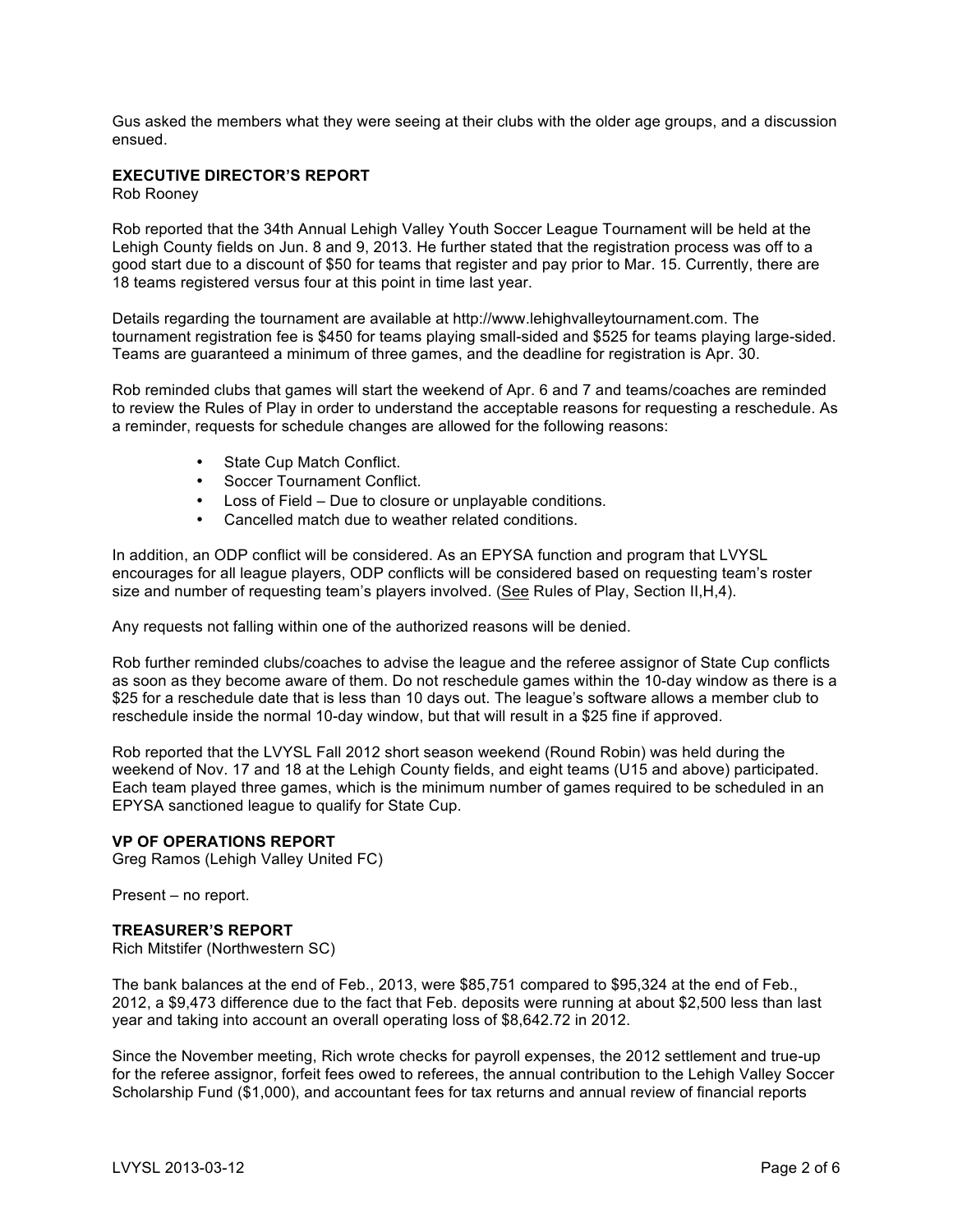(approx. \$2,245). There are outstanding payments of \$125 still due to the accountants for the filing of Form 990's and \$318 to the tournament logo provider.

Rich stated that LVYSL's revenues for 2012 were down by \$29,623.90 from 2011. This is the result of approximately \$17,500 less in tournament revenue and approximately \$10,000 less in regular season revenue due to the decline in older age group teams.

| <b>LVYSL Total</b> | 2012         | 2011         |
|--------------------|--------------|--------------|
| Revenues           | \$148,605.18 | \$178,229,08 |
| Expenses           | 157.247.90   | 173.830.73   |
| Net Profit/(Loss)  | (8,642,72)   | 4.398.35     |

This resulted in a net loss of \$8,642.72 for 2012.

## **GAMES COMMISSIONERS' REPORTS**

### **Girls/Boys game's commissioner and League Scheduler**

Bob Eaton

Bob stated that the scheduling process was underway and that there were 201 teams registered. Many teams are requesting no play dates, and Bob will try to accommodate as many requests as possible. Saturday games will be primarily for U13 and below and Sunday games will be primarily for U14 and above. Each team will have either six, seven or eight games in the Spring depending on the number of teams in their division.

Bob further stated that games will start the weekend of Apr. 6 and 7 and end on the weekend of Jun. 1 and 2. Ten clubs have requested self-scheduling and the home dates for the clubs that selected selfscheduling should be available by Mar. 17. He expects to have schedules published one week prior to the start of the season.

### **REGISTRARS' REPORT**

Kris Campbell (Parkland Area Soccer Club) - Not present. Kathy Garcia (Tri-Boro SC) Gina Keys (Lehigh Valley United SC) - Not present. Rich Mitstifer (Northwestern SC) Manuela Tufano (FC Pocono) - Not present.

Kathy informed the member clubs of the following dates:

- Mar. 15 LVYSL roster freeze;
- Mar. 18 no pending PS-1's; all changes approved;
- Apr. 30 club registrar's meeting at 7 p.m. at NAAC; and
- May 20 roster freeze ends.

Kathy further reported the following information for the 2013/14 season from the EPYSA annual registrar's meeting:

- All club volunteers will be subject to a mandatory background check. It will cost \$4 and will be charged to the club.
- All clubs need to appoint a Risk Management Coordinator as part of the registration process.
- EPYSA adopted the Act 101 Concussion policy; for details see **Annex C**.
- The EPYSA registration system will keep players photos on line for two years.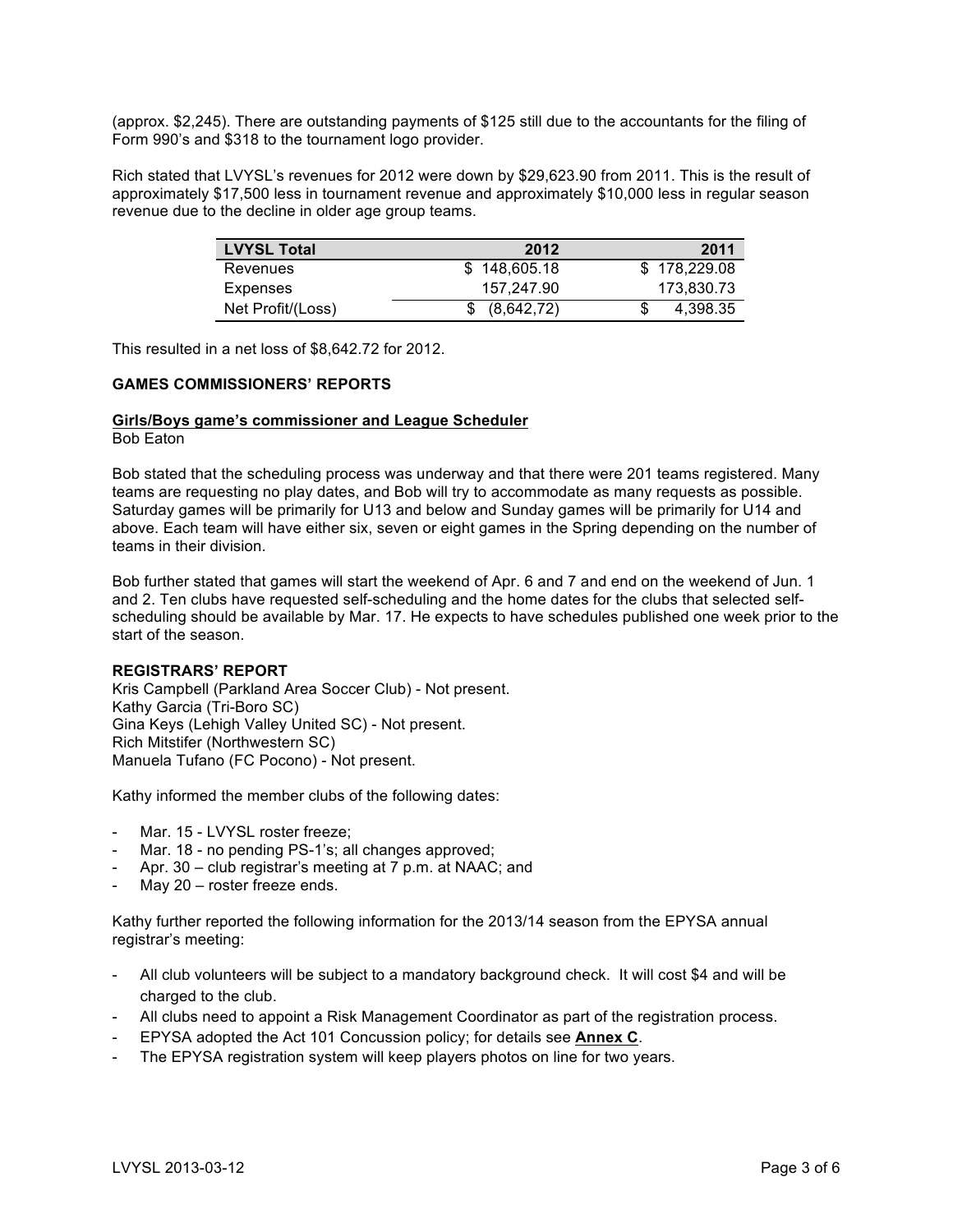Rich reminded clubs that the LVYSL roster freeze is different from the State Cup roster freeze of Mar. 15, the date by which Cup teams must be approved.

In response to a question, Kathy and Rich both indicated that clubs that are transitioning new registrars mid-year should contact their assigned league registrars for advice and assistance.

### **EPYSA**

Wim Roset.

Wim reported on the EPYSA workshop and weekend activities. He noted that two local coaches and one local player received awards at the EPYSA awards banquet.

- Travel Coach of the Year: Greg Ramos, Lehigh Valley United
- Girls Recreation Coach of the Year: Mike Rose, Parkland Area SC
- Union League of Philadelphia Good Citizenship Award: Mackenzie Bento, Bethlehem SC

At the business meeting, the following new EPYSA officers and members of the Executive Board were elected:

- Jim Kuntz, President;
- Michael Finnegan, Vice President, Travel;
- John Lenart, Vice President, Recreation; and
- Nicole Posillico Epps, Treasurer.

## **REFEREE ASSIGNOR'S REPORT**

Hal Grahn

#### Not present.

Gus reminded clubs to call the referee assignor immediately if a game was to be cancelled due to weather conditions. In response to a question, Gus confirmed that teams must call, and they can leave a message. The Rules of Play provide as follows:

The home team coach or club official may postpone an individual game because of weather or poor field conditions. If a game is to be postponed by the home team coach or club official, the decision must be made at least two hours prior to game time and he or she must call the referee assignor to cancel the game a minimum two hours prior to game time. Please check the website for current referee assignor contact information. (See Rules of Play, Section II,I,2).

The referee also has the discretion to declare a field unplayable. In the event the referee declares the field unplayable prior to the beginning of the match, the home team shall pay the referee their portion of the appropriate fee. (See Rules of Play, Section II,I,3).

#### **OLD BUSINESS**

None.

#### **NEW BUSINESS**

*Park Power – Sponsorship Opportunity*. Stephen from Park Power spoke to the members about a fundraising opportunity at the club level. He left a folder full of information, a copy of which is attached as **Annex D**.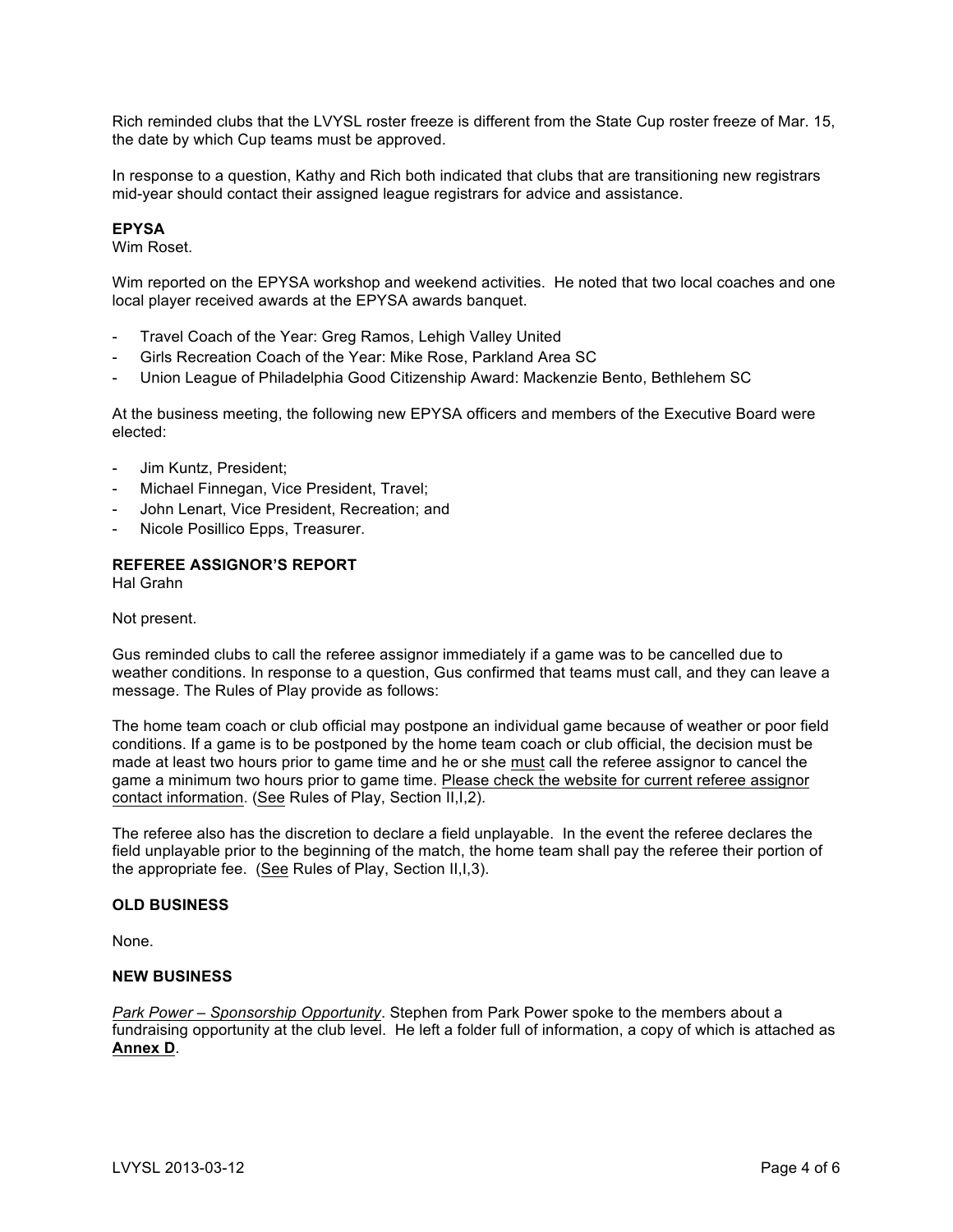## **GOOD OF THE GAME**

*FC Sonic*. Mr. Garcia received correspondence from FC LVU Sonic's Dave Weitzman, who is looking to work more closely with LVYSL and to obtain league and member club support for the FC LVU Sonic franchise. Information regarding FC LVU Sonic will be posted on the LVYSL website.

## **NEXT LEAGUE MEETING**

Tuesday, June 11, 2013 7:30 PM Northampton Community College

\* \* \*

There being no other business, at 8:30 PM, the meeting was adjourned.

*/s/ Paul Bento* **Secretary**